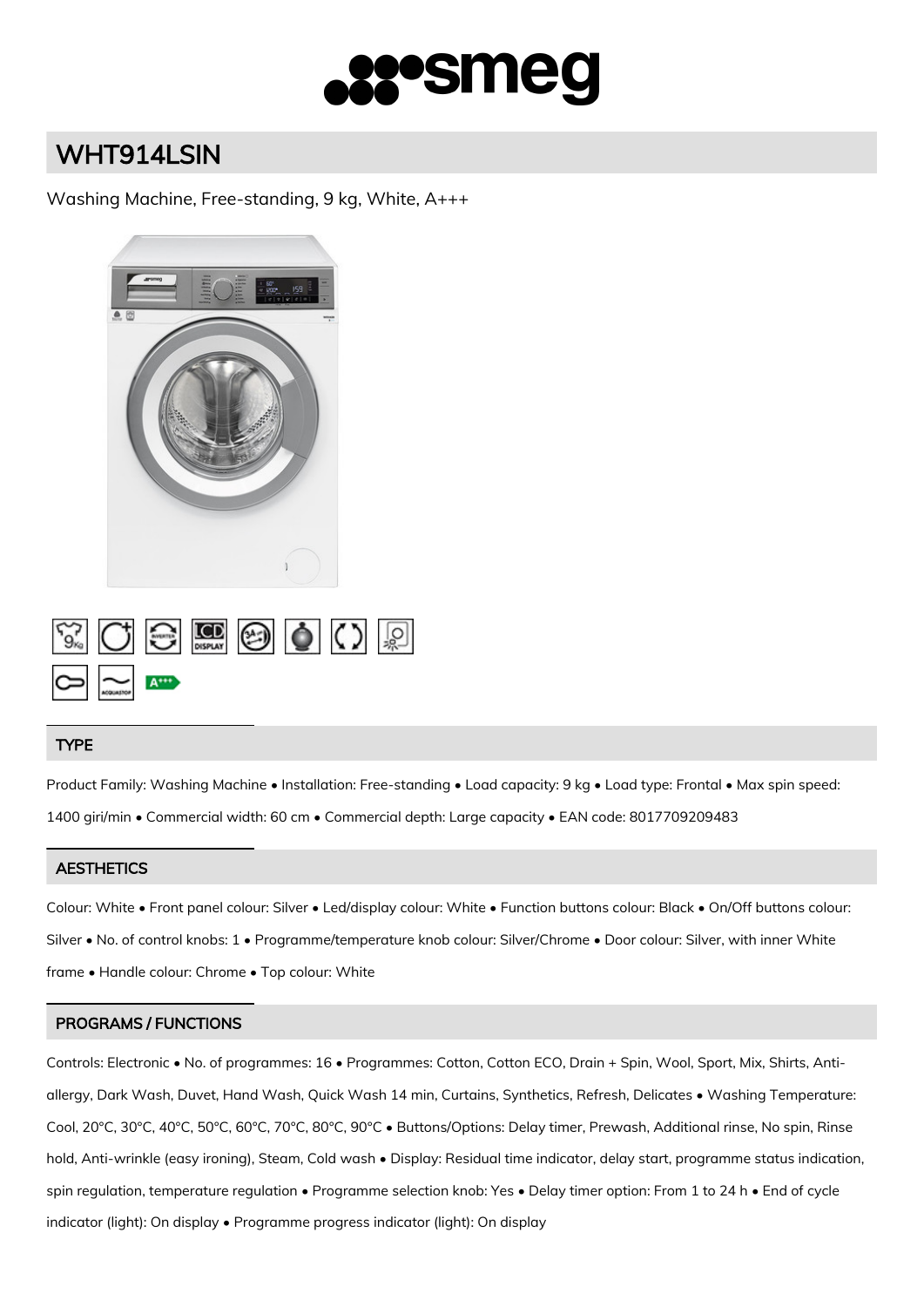### TECHNICAL FEATURES

Type of motor: Brushless/Inverter • Display type: LCD • Electronic control functioning: Yes • Display/led for temperature regulation: Yes • Spin speed selection on display/LED: No spin/ 400/ 600/ 800/ 1000/ 1200/ 1400/ Rinse hold • Polypropilene tank: Yes • Basket: Stainless steel • Drum capacity: 64 l • Door diameter: 34 cm • Door opening: 170° • Automatic variable load: Yes • Antifoam system: Yes • Load balancing system: Automatic • Easy to access filter: Yes • Child lock (functions block): Control block • Aquastop system: Acquastop tube • Liquid detergent accessory as standard: Yes

#### PERFORMANCE / ENERGY LABEL

Energy efficiency class: A+++ • Washing efficiency class: A • Spin efficiency class: B • Normative programmes: Cotton 60° and Cotton 40° • Noise level washing: 53 dB(A) re 1pW • Noise level spinning: 76 dB(A) re 1pW • Energy consumption - Cotton 60° full load: 1.06 KWh • Total time cycle - Cotton 60° full load: 224 min • Energy consumption - Cotton 60° half load: 0.9 KWh • Total cycle time - Cotton 60° half load: 190 min • Energy consumption - Cotton 40° half load: 0.84 KWh • Total cycle time -Cotton 40° half load: 190 min • Total annual energy consumption ( Washing): 214 KWh • Total annual water consumption: 10560 l • Energy consumption - Stand by left on mode: 0.64 W • Energy consumption - Stand by off mode: 0.44 W

## PERFORMANCE / ENERGY LABEL - REG. 2019

Brand: SMEG

## ELECTRICAL CONNECTION

Nominal power: 2200 W • Voltage (V): 230 V • Frequency (Hz): 50 Hz • Power supply cable length: 140 cm

## ALSO AVAILABLE

## LOGISTIC INFORMATION

Dimensions of the product (mm): 840x600x600 • Width (mm): 600 mm • Depth (mm): 600 mm • Product Height (mm): 840 mm

• Net weight (kg): 75.000 kg • Gross weight (kg): 76.000 kg